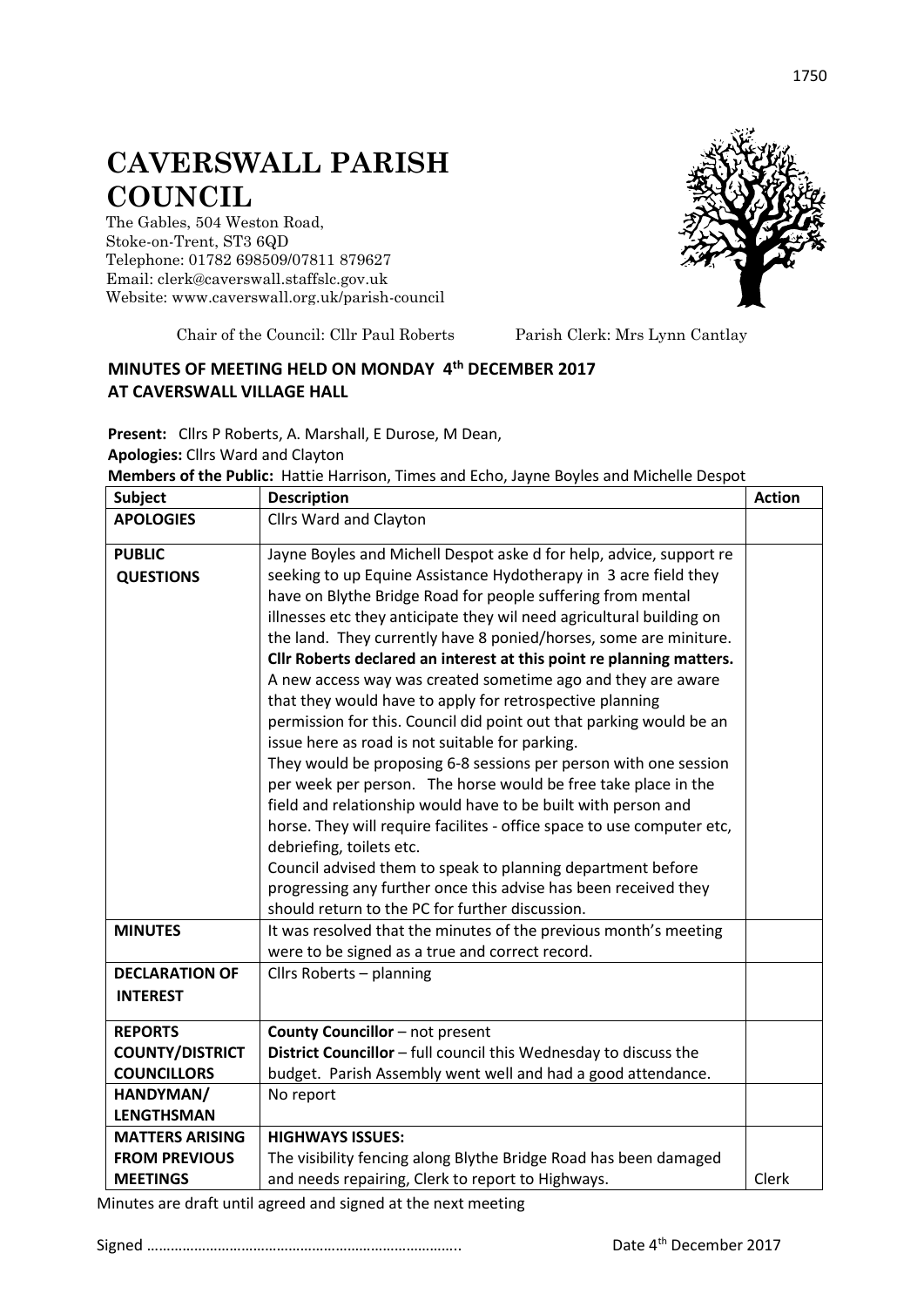| Subject               | <b>Description</b>                                                  | <b>Action</b> |
|-----------------------|---------------------------------------------------------------------|---------------|
|                       | 8/17 - Grids and Drains - no report                                 |               |
|                       | 159/17 - Footpaths - no report                                      |               |
|                       | 160/17 Village Signs - Caverswall                                   |               |
|                       | $(141/17, 126/17, 114/17, 101/17, 83/17)$                           |               |
|                       | Still waiting for a reply from Mr Rushton.                          |               |
|                       | 161/17 Millennium Garden-                                           |               |
|                       | $(142/17, 127/17, 115/17, 102/17, 84/17)$                           |               |
|                       | Still awaiting delivery of brown bin. Cllr Marshall reported he was |               |
|                       | having trouble getting sleepers and might have to find a new        |               |
|                       | supplier.                                                           |               |
|                       | 162/17 Defibrillator - Locations/Installation                       |               |
|                       | $(143/17, 128/17, 116/17, 103/17, 87/17)$                           |               |
|                       | Still need location for the spare one. Clerk to send further letter | Clerk         |
|                       | asking if they had considered our request and that they would       |               |
|                       | confirm back whether or not they would allow this.                  |               |
|                       | 162/17 Flag pole for the village                                    |               |
|                       | $(145/17, 130/17, 118/17, 105/17, 89/17)$                           |               |
|                       | District Councillor funding had ben approved and a cheque was       |               |
|                       | given to the Clerk for £250.00 towards the cost of the flag pole.   | RW/           |
|                       | County Councillor funding form to be completed and submitted.       | <b>Clerk</b>  |
|                       | 163/17 Wall by railings and around the tree in The Square           |               |
|                       | $(146/17, 131/17, 119/17, 106/17, 90/17)$                           |               |
|                       | Clerk has emailed Highways again.                                   |               |
|                       | 164/17 Red House                                                    |               |
|                       | (150/17, 105/17, 138/17)                                            |               |
|                       | It is understood that this will re-open soon. No further action.    |               |
|                       | 165/17 School lunchtime parking                                     |               |
|                       | (154/17)                                                            |               |
|                       | This seems to have been resolved.                                   |               |
|                       | 166/17 Memorial Oak tree on Playing Field                           |               |
|                       | (156/17)                                                            |               |
|                       | Clerk has contacted Steve Massey re site visit.                     |               |
|                       | 167/17 Future Plans in the Village                                  |               |
|                       | (157/17)                                                            |               |
|                       | To be discussed at a future meeting.                                |               |
|                       | 168/17 Trees along The Dams                                         |               |
|                       | (153/17. 98/17, 79/17, 65/17, 50/17, 34/17, 22/17, 10/17)           |               |
|                       | The two replacement trees are due to be planted in the next week    |               |
|                       | to ten day. Clerk to ensure that when out N & J Trees check the     | Clerk         |
|                       | posts supporting the other trees and if necessary re-stake them.    |               |
|                       | <b>Unresolved Items:</b>                                            |               |
|                       | <b>Hedge along The Dams</b>                                         |               |
|                       | No confirmation owns which part of the hedge along The Dams and     |               |
|                       | School Lane so Clerk to now write to Mr & Mrs Bunn and also to      | Clerk         |
|                       | Robin MacDonald to ask that they cut back their part of the edge.   |               |
| <b>CORRESPONDENCE</b> | <b>Bank Statement</b><br><b>TSB</b>                                 |               |
|                       | Advisory notification of new External<br><b>Audit Appointments</b>  |               |
|                       | Auditors and scale of fees                                          |               |

Minutes are draft until agreed and signed at the next meeting

Signed …………………………………………………………………….. Date 4th December 2017